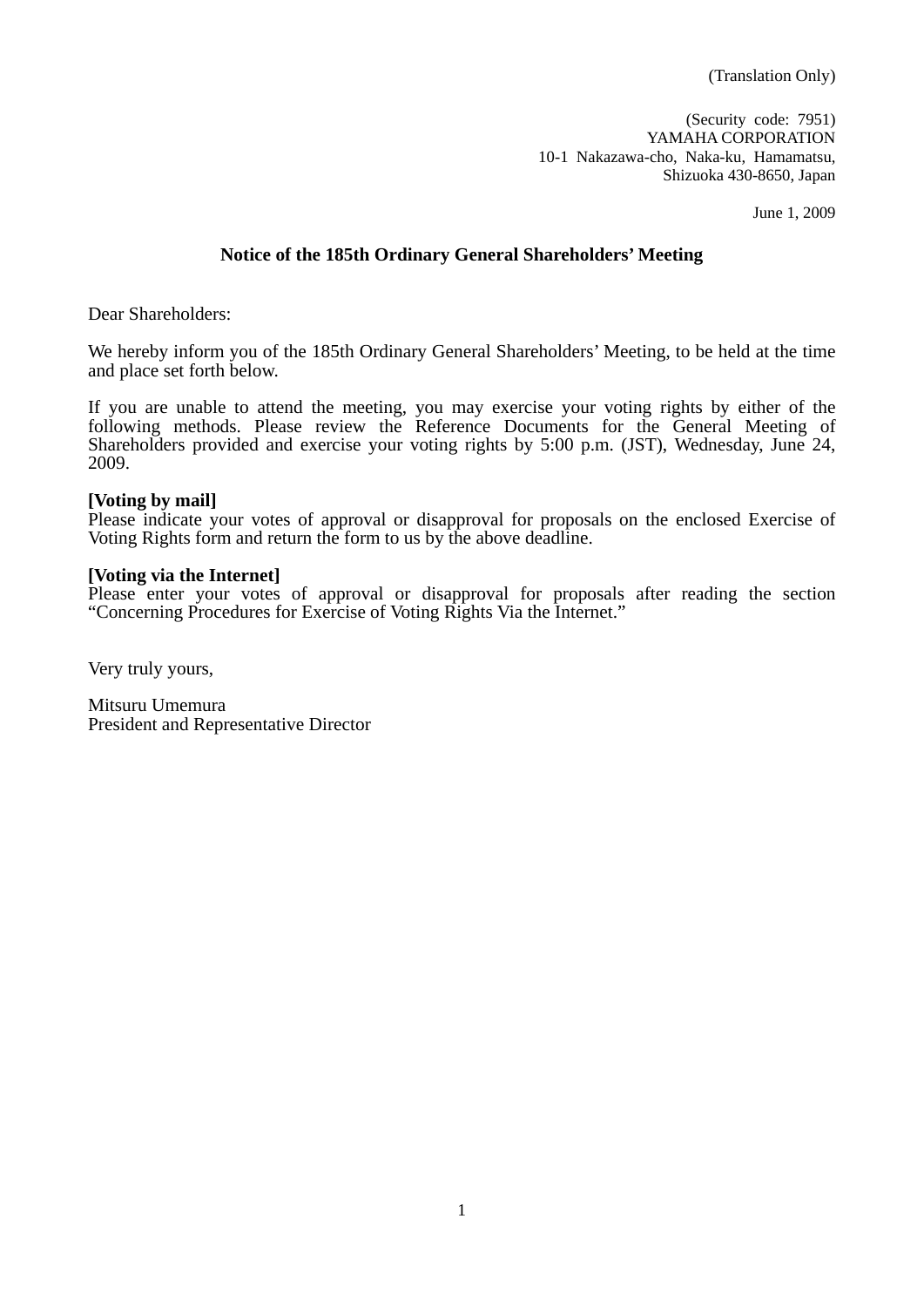### **The 185th Ordinary General Shareholders' Meeting**

1. Date and time: Thursday, June 25, 2009 at 10:00 a.m.

2. Location: First floor of Building No. 18

10-1 Nakazawa-cho, Naka-ku, Hamamatsu,

Shizuoka, Japan

(Please refer to map in Japanese original)

3. Agenda of the meeting

Matters to be reported:

- 1. The Business Report, the Consolidated Financial Statements, and the Audit Reports of the Consolidated Financial Statements by the Independent Auditor and the Board of Corporate Auditors, for the 185th Fiscal Year (from April 1, 2008 through March 31, 2009).
- 2. The Non-consolidated Financial Statements for the 185th Fiscal Year (from April 1, 2008 through March 31, 2009)

Matters to be resolved:

- Proposal 1 Appropriation of Surplus
- Proposal 2 Partial Amendments to the Articles of Incorporation
- Proposal 3 Election of Nine Directors
- Proposal 4 Election of One Corporate Auditor
- 4. Predetermined terms of the convening
- (1) If you do not indicate your vote of approval or disapproval for any proposal on the Exercise of Voting Rights form, you will be deemed to have approved that proposal.
- (2) Handling of voting several times
	- 1) When voting rights are exercised more than once via the Internet, the vote that arrives the latest will be deemed the valid one.
	- 2) When a shareholder exercises voting rights via the Internet and by the Exercise of Voting Rights form, the vote via the Internet will be deemed the valid one.
- (3) When a shareholder exercises voting rights by proxy at the meeting, the shareholder may appoint one shareholder with voting rights to act as his or her proxy. If you wish to exercise your voting rights by proxy at the meeting, please submit to the Company your Exercise of Voting Rights form together with a document evidencing the Proxy's power of representation for the meeting.

Notes 1. For those attending, please present the enclosed Exercise of Voting Rights form at the reception desk on arrival at the meeting.

<sup>2.</sup> If the Reference Documents for the General Meeting of Shareholders and the Attached Documents are amended, the amended items will be announced on our Internet website (http://www.yamaha.co.jp/).

<sup>3.</sup> This document has been translated from the Japanese original for reference purposes only.

In the event of any discrepancy between this translated document and the Japanese original, the original shall prevail.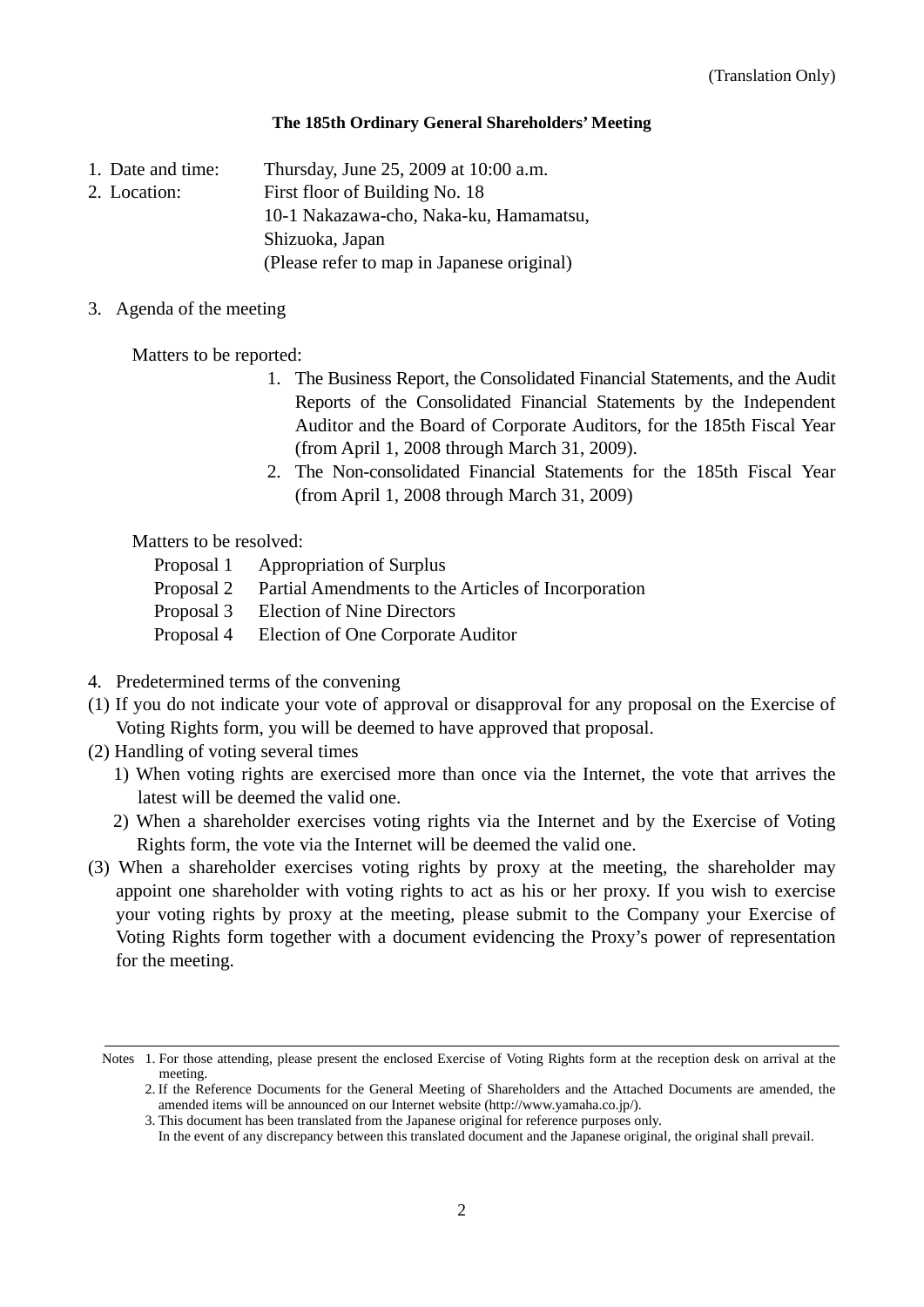## **Reference Documents for the General Meeting of Shareholders**

### **Proposals and Reference Information**

**Proposal 1** –Appropriation of Surplus

We will propose the appropriation of surplus as follows.

Taking into account the improvement of consolidated return on equity, and based on the level of the medium-term consolidated profits, the Company is adopting a basic policy of ensuring appropriate internal reserves in order to strengthen its operating base, such as R&D, sales investments, and capital investments, and of paying dividends that closely reflect the consolidated operating results.

1. Year-end dividend

 The consolidated operating results deteriorated significantly as a result of the global economic slowdown. Regrettably, we have been forced, as a consequence, to propose a reduction in the payment of the year-end dividend for the 185th fiscal year, as follows.

(1) Allotment of assets for dividends to shareholders and the total amount of dividends We will propose the payment of 15.00 yen per share of common stock, consisting of an ordinary dividend of 5.00 yen (a decrease of 10.00 yen) per share and a special dividend of 10.00 yen per share.

In this case, the total amount of dividends will be 2,958,563,460 yen.

This annual dividend, combined with the interim dividend of 27.50 yen per share already paid (consisting of an ordinary dividend of 17.50 yen per share and a special dividend of 10.00 yen per share), amounts to 42.50 yen, a decrease of 7.50 yen per share of common stock compared with the previous fiscal term.

Following the partial sale, in May 2007, of Yamaha Motor Co., Ltd. shares owned by the Company, we will propose to return to shareholders a portion of the proceeds from the sale as a special dividend over three fiscal terms, from the 184th to the 186th.

- (2) Effective date of distribution of surplus June 26, 2009
- 2. Appropriation of surplus
	- (1) Items to be decreased and its amount General reserve 22,000 million yen
	- (2) Items to be increased and its amount Earned surplus carried forward 22,000 million yen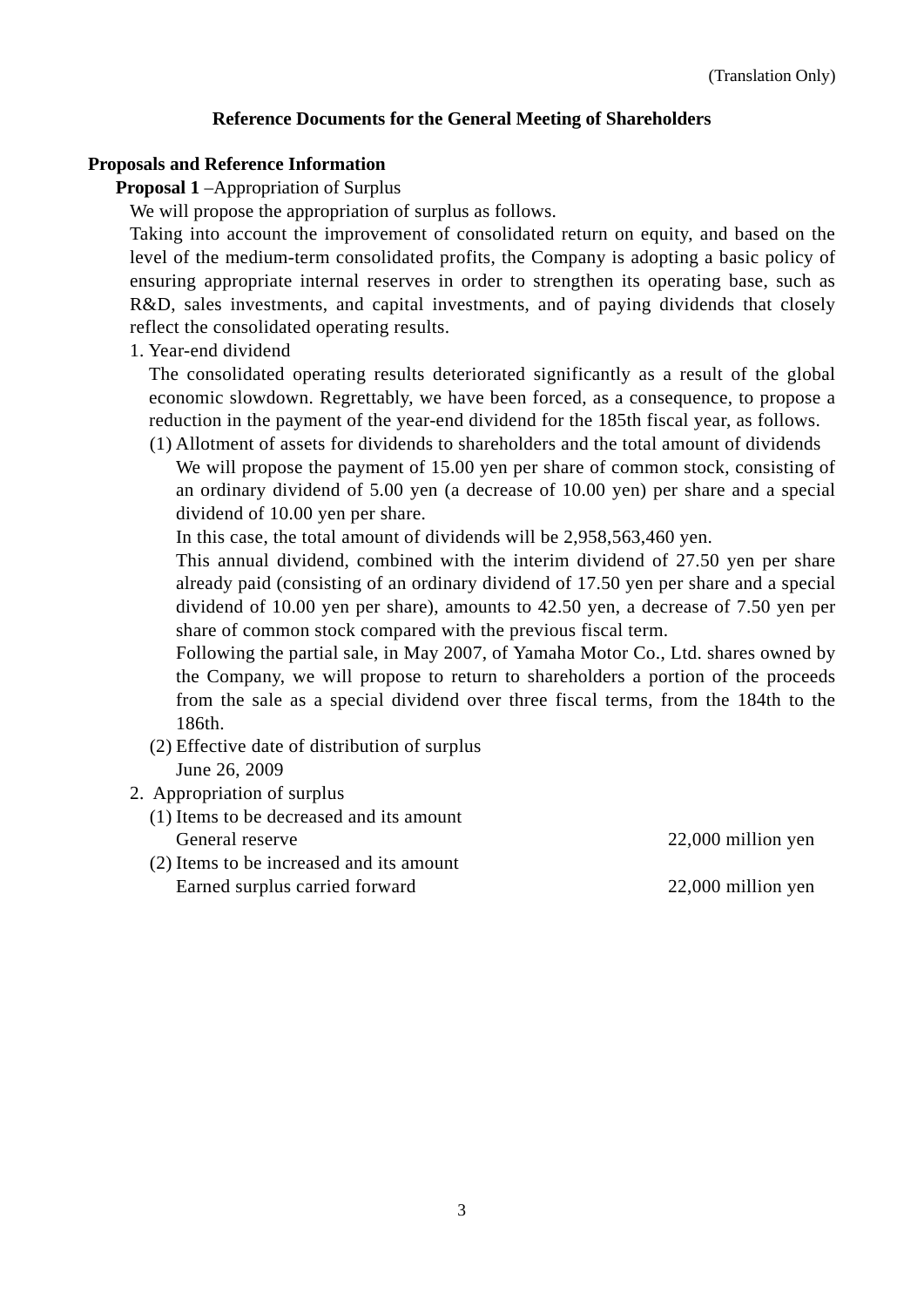**Proposal 2** – Partial Amendments to the Articles of Incorporation

1. Reasons for Amendments

In accordance with the implementation of the "Law for Partial Amendments to the Law Concerning Book-Entry Transfer of Corporate Bonds and Other Securities for the Purpose of Streamlining the Settlement of Trades of Stocks and Other Securities" (Law No. 88 of 2004) (hereinafter the "Stock Settlement Streamlining Law") on January 5, 2009, the following amendments are proposed.

- (1) Pursuant to the provision of Article 6, Paragraph 1 of the Supplementary Regulations to the Stock Settlement Streamlining Law, the provision of Article 7 (Issuance of Share Certificates) in the current Articles of Incorporation is deemed to have been abolished as of the implementation date of the said Law. Accordingly, the Board of Directors proposes the deletion of this provision. Moreover, the Board of Directors also proposes the deletion of the provision stipulated in Paragraph 2 of Article 9 (The Number of Shares per Unit (tangen) and the Non Issuance of Share Certificates of Less than One Unit (tangen)) and the provision concerning the register of lost share certificates stipulated in Paragraph 3 of Article 12 (Administrator of Register of Shareholders) of the current Articles of Incorporation, as these provisions were provided based on the assumption that the Company issues its share certificates.
- (2) The "Law Concerning Central Depository and Book-entry Delivery for Share Certificates and Other Securities" (Law No. 30 of 1984) was abolished pursuant to the provision of Article 2 of the Supplementary Regulations to the Stock Settlement Streamlining Law. Accordingly, the Board of Directors proposes the deletion of the provisions concerning the beneficial shareholders stipulated in Article 10 (Rights with respect to Fractional Units) and the register of beneficial shareholders stipulated in Paragraph 3 of Article 12 (Administrator of Register of Shareholders) of the current Articles of Incorporation.
- (3) Because the Company has made the handling charges pertaining to shares of the Company free, the Board of Directors proposes an amendment to Article 11 (Share Handling Regulations) of the current Articles of Incorporation.
- (4) Because the administrator of register of shareholders shall continue to prepare and retain the register of lost share certificates for one year from the date following the date of implementation of the Stock Settlement Streamlining Law, the Board of Directors proposes the establishment of applicable provisions in the SUPPLEMENTARY PROVISIONS.
- (5) In addition to the above, the Board of Directors proposes changes to the numbering of the current Articles of Incorporation to adjust for the deletion of articles.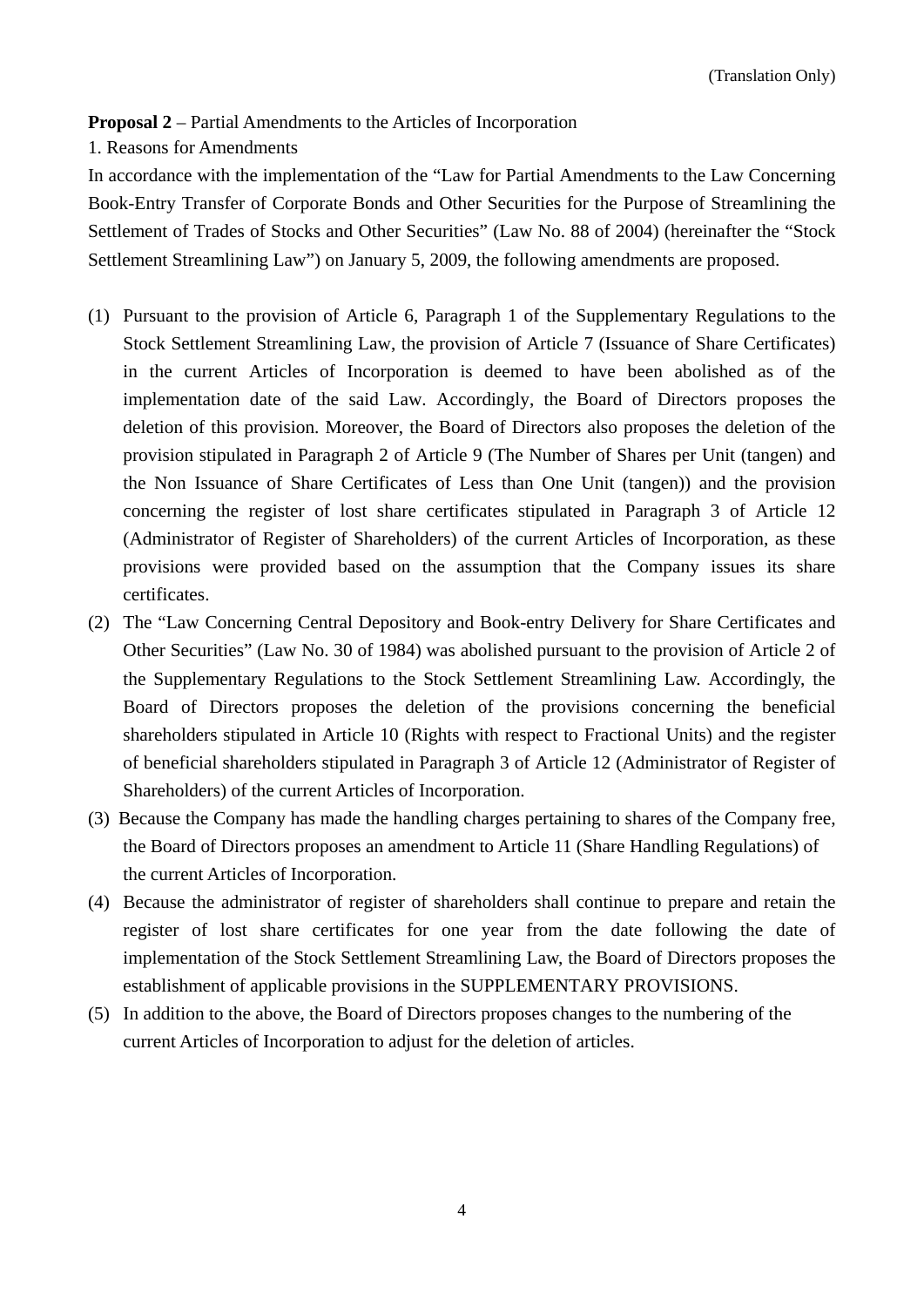# 2. Details of the Amendments

(Underlined parts are amended.)

| <b>Current Articles of Incorporation</b> |                                            | <b>Proposed Amendments</b> |                                          |  |
|------------------------------------------|--------------------------------------------|----------------------------|------------------------------------------|--|
| Article 1                                |                                            | Article 1                  |                                          |  |
|                                          | (Omitted)                                  |                            | (No change)                              |  |
| Article 6                                |                                            | Article 6                  |                                          |  |
|                                          |                                            |                            |                                          |  |
|                                          | (Issuance of Share Certificates)           |                            |                                          |  |
| Article 7                                | The Company shall issue share              |                            | (Deleted)                                |  |
|                                          | certificates representing the              |                            |                                          |  |
|                                          | Company's share.                           |                            |                                          |  |
|                                          |                                            |                            |                                          |  |
|                                          | (Acquisition of Own Shares)                |                            | (Acquisition of Own Shares)              |  |
| Article 8                                | (Omitted)                                  | Article 7                  | (No change)                              |  |
| (The Number of Shares per Unit (tangen)  |                                            |                            | (The Number of Shares per Unit (tangen)) |  |
|                                          | and the Non Issuance of Share Certificates |                            |                                          |  |
|                                          | of Less than One Unit (tangen)             |                            |                                          |  |
| Article 9                                | $1.$ The number of shares per              | Article 8                  | The number of shares per unit            |  |
|                                          | unit (tangen) of the Company               |                            | (tangen) of the Company shall            |  |
|                                          | shall be one hundred shares.               |                            | be one hundred shares.                   |  |
|                                          | 2. Notwithstanding the                     |                            | (Deleted)                                |  |
|                                          | provision of Article 7, the                |                            |                                          |  |
|                                          | Company shall not issue share              |                            |                                          |  |
|                                          | certificates representing shares           |                            |                                          |  |
|                                          | less than one unit (tangen)                |                            |                                          |  |
|                                          | (hereinafter, Fractional unit),            |                            |                                          |  |
|                                          | unless otherwise provided for in           |                            |                                          |  |
|                                          | the Share Handling                         |                            |                                          |  |
|                                          | Regulations.                               |                            |                                          |  |
|                                          |                                            |                            |                                          |  |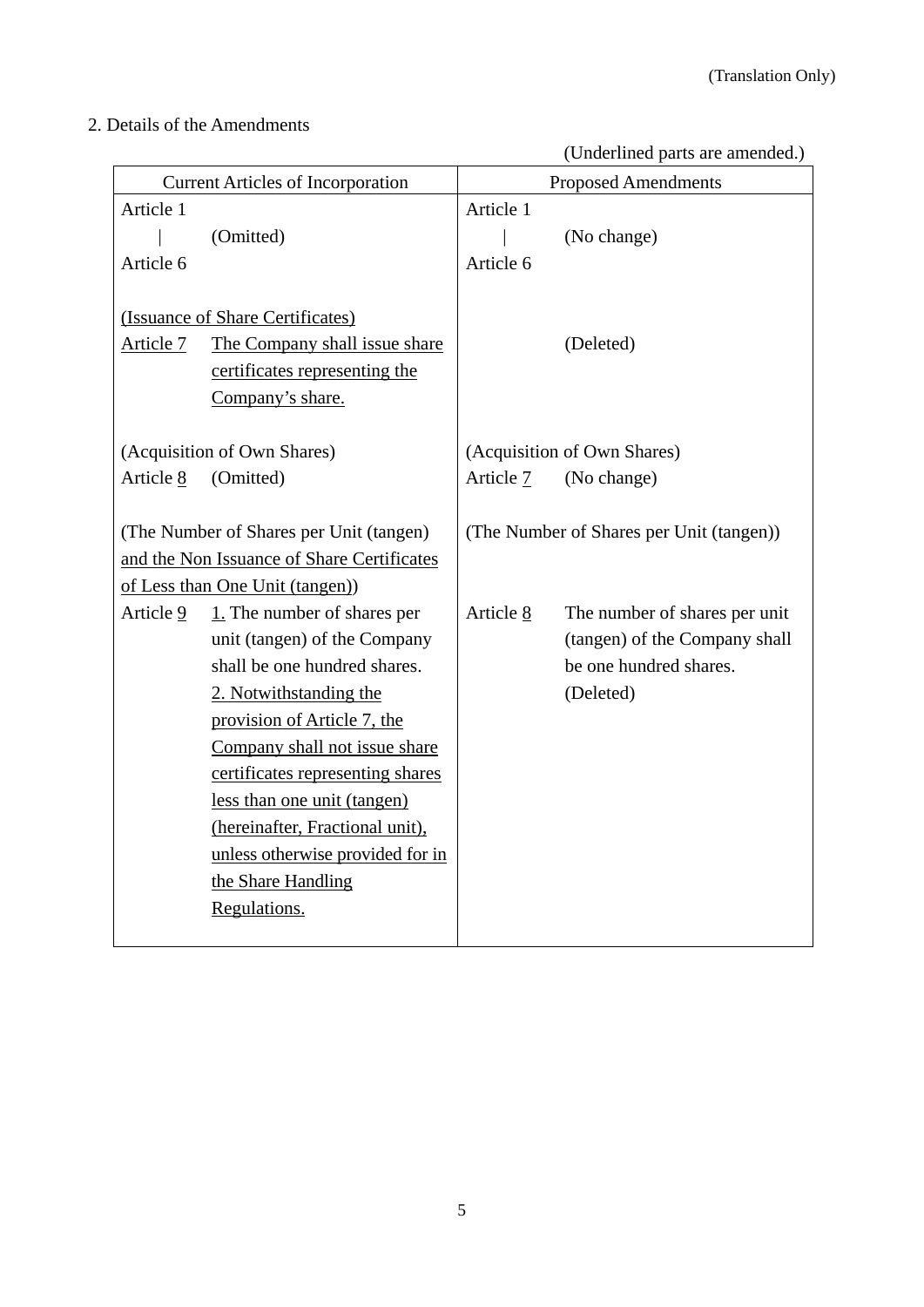| <b>Current Articles of Incorporation</b> | <b>Proposed Amendments</b> |                                          |  |
|------------------------------------------|----------------------------|------------------------------------------|--|
| (Rights with respect to Fractional Unit) |                            | (Rights with respect to Fractional Unit) |  |
| Article 10 A shareholder (including a    | Article 9                  | A shareholder may not exercise           |  |
| beneficial shareholder;                  |                            | rights for Fractional Unit other         |  |
| hereinafter the same) may not            |                            | than those specified in the              |  |
| exercise rights for Fractional           |                            | following sections:                      |  |
| Unit other than those specified          |                            | (1) Right provided for in each           |  |
| in the following sections:               |                            | item of Article 189, Paragraph           |  |
| (1) Right provided for in each           |                            | 2 of the Company Law.                    |  |
| item of Article 189, Paragraph 2         |                            | (2) Right to make requests to            |  |
| of the Company Law.                      |                            | the Company as provided for              |  |
| (2) Right to make requests to            |                            | in Article 166, Paragraph 1 of           |  |
| the Company as provided for in           |                            | the Company Law; and                     |  |
| Article 166, Paragraph 1 of the          |                            | (3) Right to receive allotment           |  |
| Company Law; and                         |                            | of share subscription or stock           |  |
| (3) Right to receive allotment of        |                            | acquisition rights in                    |  |
| share subscription or stock              |                            | accordance with the number of            |  |
| acquisition rights in accordance         |                            | shares held by the shareholder.          |  |
| with the number of shares held           |                            |                                          |  |
| by the shareholder.                      |                            |                                          |  |
| (Share Handling Regulations)             |                            | (Share Handling Regulations)             |  |
| Article 11 The business and handling     | Article 10                 | The business pertaining to               |  |
| charges pertaining to shares of          |                            | shares of the Company shall be           |  |
| the Company shall be governed            |                            | governed by, in addition to law          |  |
| by, in addition to law or these          |                            | or these Articles of                     |  |
| Articles of Incorporation, the           |                            | Incorporation, the Share                 |  |
| <b>Share Handling Regulations</b>        |                            | Handling Regulations adopted             |  |
| adopted or amended by                    |                            | or amended by resolutions of             |  |
| resolutions of the Board of              |                            | the Board of Directors.                  |  |
| Directors.                               |                            |                                          |  |
|                                          |                            |                                          |  |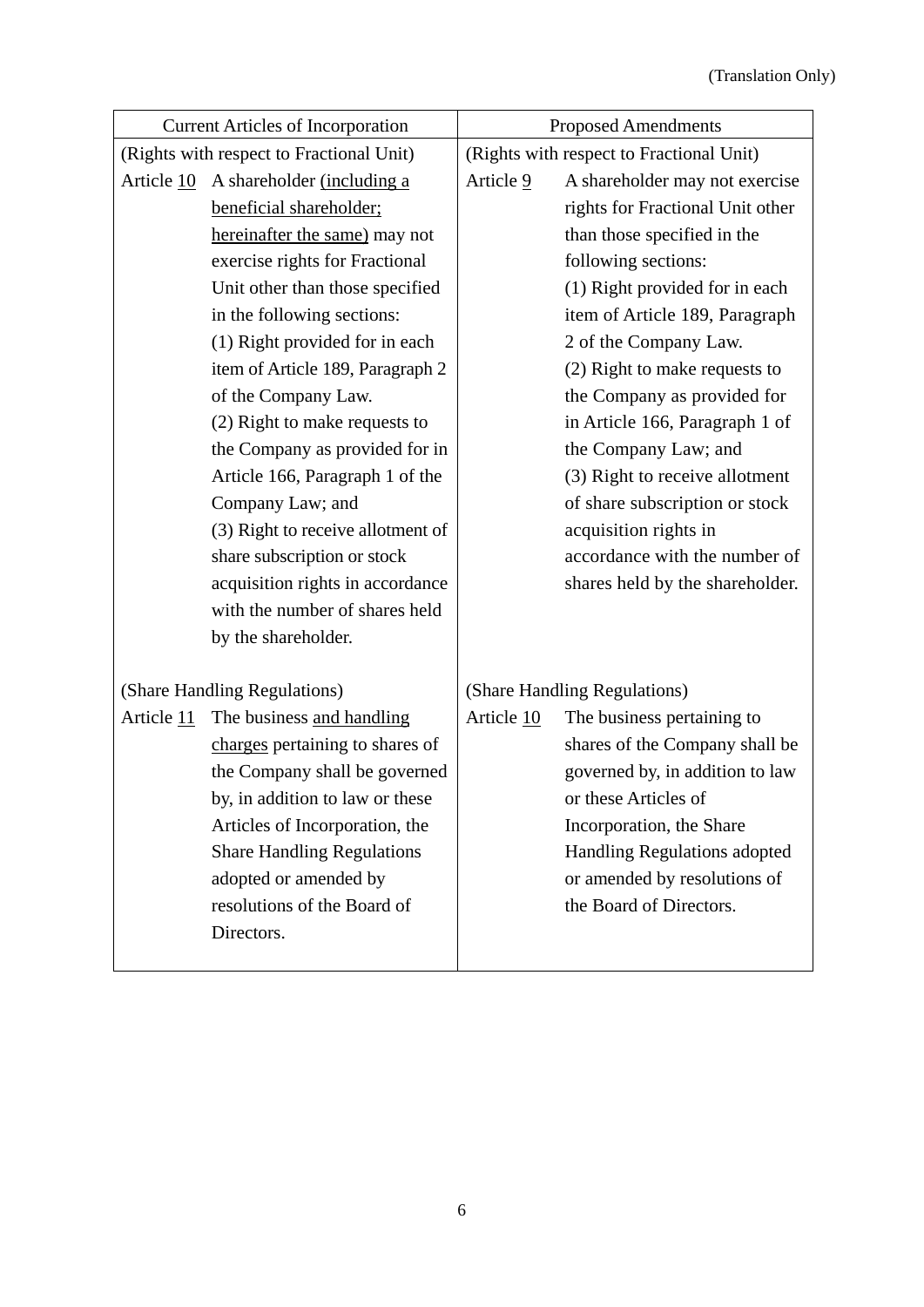| <b>Current Articles of Incorporation</b>    |                                                  | <b>Proposed Amendments</b>                  |                                  |  |
|---------------------------------------------|--------------------------------------------------|---------------------------------------------|----------------------------------|--|
| (Administrator of Register of Shareholders) |                                                  | (Administrator of Register of Shareholders) |                                  |  |
|                                             | Article $12 \quad 1$ . The Company shall appoint | Article 11                                  | 1. The Company shall appoint     |  |
|                                             | an administrator of register of                  |                                             | an administrator of register of  |  |
|                                             | shareholders.                                    |                                             | shareholders.                    |  |
|                                             | 2. The administrator of register                 |                                             | 2. The administrator of register |  |
|                                             | of shareholders and its business                 |                                             | of shareholders and its business |  |
|                                             | office shall be determined by                    |                                             | office shall be determined by    |  |
|                                             | resolutions of the Board of                      |                                             | resolutions of the Board of      |  |
|                                             | Directors and shall be                           |                                             | Directors and shall be           |  |
|                                             | announced by public notice.                      |                                             | announced by public notice.      |  |
|                                             | 3. Preparation and retention of                  |                                             | 3. Preparation and retention of  |  |
|                                             | the register of shareholders                     |                                             | the register of shareholders and |  |
|                                             | (including that of beneficial                    |                                             | the ledger of stock acquisition  |  |
|                                             | shareholders; hereinafter the                    |                                             | rights as well as any other      |  |
|                                             | same), the ledger of stock                       |                                             | business with respect to the     |  |
|                                             | acquisition rights and register of               |                                             | register of shareholders and     |  |
|                                             | lost share certificates as well as               |                                             | ledger of stock acquisition      |  |
|                                             | any other business with respect                  |                                             | rights shall be entrusted to the |  |
|                                             | to the register of shareholders,                 |                                             | administrator of register of     |  |
|                                             | ledger of stock acquisition                      |                                             | shareholders and shall not be    |  |
|                                             | rights and the register of lost                  |                                             | handled by the Company.          |  |
|                                             | share certificates, shall be                     |                                             |                                  |  |
|                                             | entrusted to the administrator of                |                                             |                                  |  |
|                                             | register of shareholders and                     |                                             |                                  |  |
|                                             | shall not be handled by the                      |                                             |                                  |  |
|                                             | Company.                                         |                                             |                                  |  |
|                                             |                                                  |                                             |                                  |  |
| Article 13                                  |                                                  | Article 12                                  |                                  |  |
|                                             | (Omitted)                                        |                                             | (No change)                      |  |
| Article 43                                  |                                                  | Article 42                                  |                                  |  |
|                                             |                                                  |                                             |                                  |  |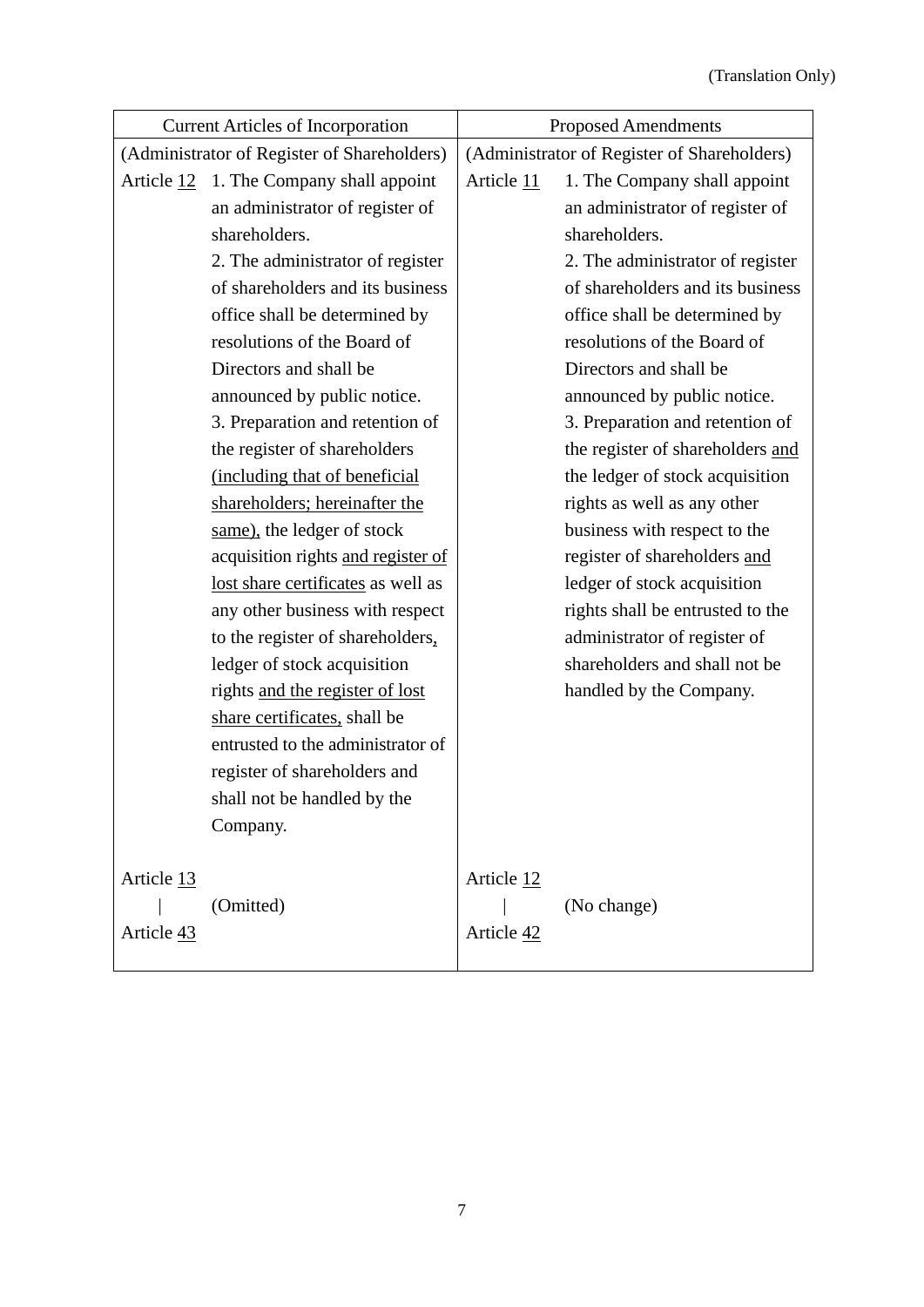| <b>Current Articles of Incorporation</b> | <b>Proposed Amendments</b> |                                    |
|------------------------------------------|----------------------------|------------------------------------|
| (New)                                    | SUPPLEMENTARY PROVISIONS   |                                    |
| (New)                                    | Article 1                  | Preparation and retention of the   |
|                                          |                            | register of lost share             |
|                                          |                            | certificates as well as any other  |
|                                          |                            | business with respect to the       |
|                                          |                            | register of lost share             |
|                                          |                            | certificates shall be entrusted to |
|                                          |                            | the administrator of register of   |
|                                          |                            | shareholders and shall not be      |
|                                          |                            | handled by the Company.            |
|                                          |                            |                                    |
| (New)                                    | Article 2                  | This article and the preceding     |
|                                          |                            | article shall remain in effect     |
|                                          |                            | until January 5, 2010, and shall   |
|                                          |                            | be deleted after that day.         |
|                                          |                            |                                    |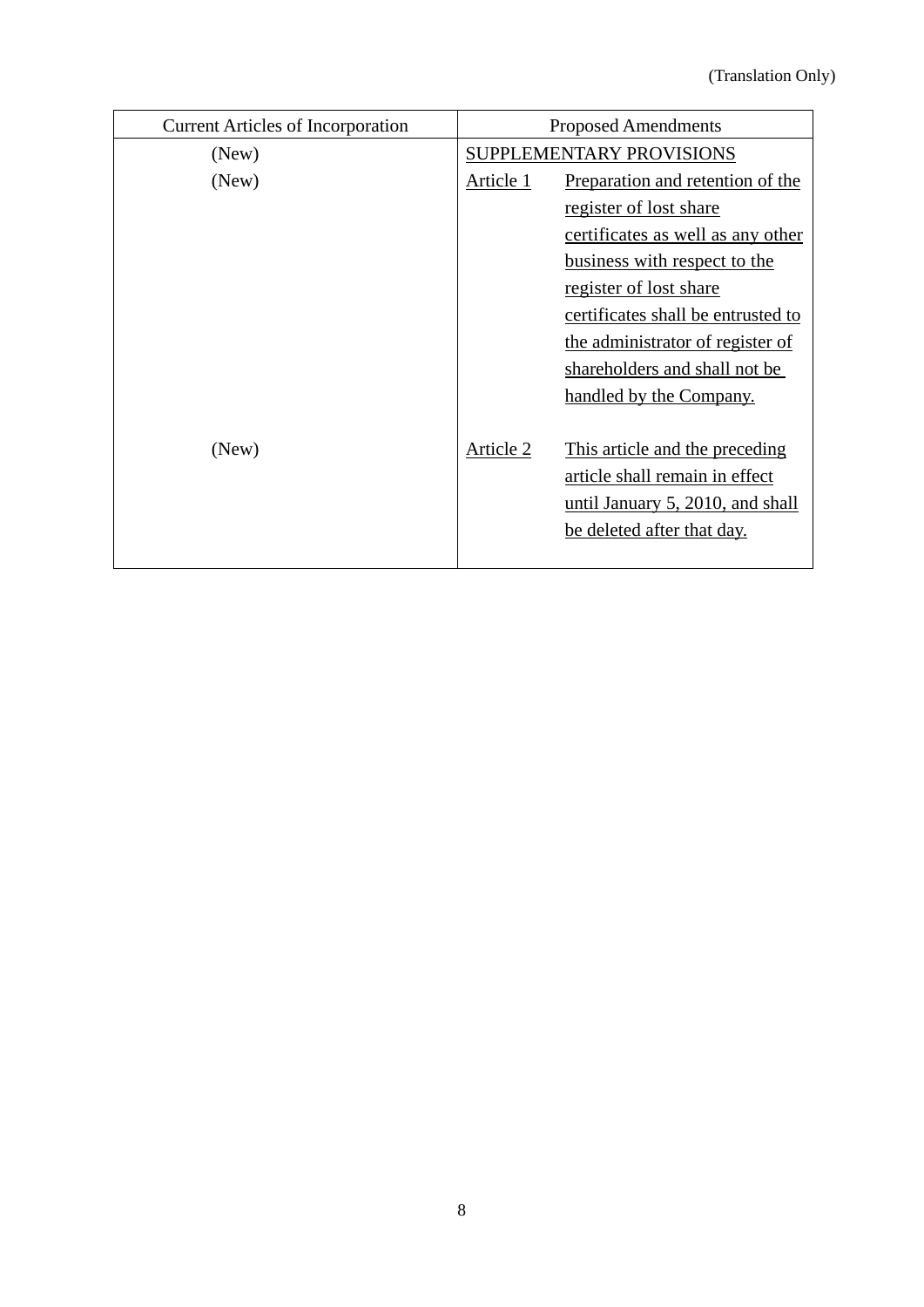## **Proposal 3** – Election of Nine Directors

All directors will complete their respective terms of office at the conclusion of this meeting. Accordingly, we shall propose the election of nine directors.

|                | The table below hots the hominees for those positions.<br>Brief personal history; Position and charge of the Company<br>Name |                                                          |                                                                | No. of the       |
|----------------|------------------------------------------------------------------------------------------------------------------------------|----------------------------------------------------------|----------------------------------------------------------------|------------------|
| No.            | (Date of Birth)                                                                                                              | (Representative positions held at other companies, etc.) |                                                                | Company shares   |
|                |                                                                                                                              |                                                          |                                                                | held             |
|                |                                                                                                                              | April 1975:                                              | <b>Entered the Company</b><br>President and Director of Yamaha |                  |
|                |                                                                                                                              | April 2000:                                              |                                                                |                  |
|                |                                                                                                                              |                                                          | Corporation of America                                         |                  |
|                |                                                                                                                              |                                                          | February 2001: Executive Officer of the Company                |                  |
| $\mathbf{1}$   | Mitsuru Umemura                                                                                                              | May 2003:                                                | <b>General Manager of Musical Instruments</b>                  | 19,800           |
|                | (March 6, 1951)                                                                                                              |                                                          | Group                                                          |                  |
|                |                                                                                                                              | June 2003:                                               | Senior Executive Officer                                       |                  |
|                |                                                                                                                              | June 2006:                                               | <b>Managing Director</b>                                       |                  |
|                |                                                                                                                              | June 2007:                                               | President and Representative Director                          |                  |
|                |                                                                                                                              |                                                          | (to the present)                                               |                  |
|                |                                                                                                                              | April 1974:                                              | <b>Entered the Company</b>                                     |                  |
|                |                                                                                                                              | April 2000:                                              | General Manager of Wind & Educational                          |                  |
|                |                                                                                                                              |                                                          | <b>Musical Instruments Division</b>                            |                  |
|                |                                                                                                                              | June 2003:                                               | <b>Executive Officer</b>                                       |                  |
|                |                                                                                                                              |                                                          | November 2003: Vice General Manager of Musical                 |                  |
| $\overline{2}$ | Hiroo Okabe                                                                                                                  |                                                          | <b>Instruments Group</b>                                       | 11,100           |
|                | (November 15, 1951)                                                                                                          | June 2006:                                               | Director                                                       |                  |
|                |                                                                                                                              | June 2007:                                               | Director and Managing Executive Officer                        |                  |
|                |                                                                                                                              |                                                          | (to the present)                                               |                  |
|                |                                                                                                                              | June 2007:                                               | <b>General Manager of Musical Instruments</b>                  |                  |
|                |                                                                                                                              |                                                          | <b>Business Group</b>                                          |                  |
|                |                                                                                                                              |                                                          | (to the present)                                               |                  |
|                |                                                                                                                              | April 1969:                                              | Entered Yamaha Motor Co., Ltd.                                 |                  |
|                |                                                                                                                              | June 1997:                                               | Director of Yamaha Motor                                       |                  |
|                |                                                                                                                              | April 2001:                                              | Managing Director of Yamaha Motor                              |                  |
|                |                                                                                                                              | June 2003:                                               | Senior Managing and Representative                             |                  |
|                |                                                                                                                              |                                                          | Director of Yamaha Motor                                       |                  |
|                |                                                                                                                              |                                                          | January 2005: President and Representative Director of         |                  |
|                |                                                                                                                              |                                                          | Yamaha Motor                                                   |                  |
| 3              | Takashi Kajikawa                                                                                                             |                                                          | (to the present)                                               | $\boldsymbol{0}$ |
|                | (July 3, 1944)                                                                                                               | <b>March 2007:</b>                                       | President and Chief Executive Officer of                       |                  |
|                |                                                                                                                              |                                                          | Yamaha Motor                                                   |                  |
|                |                                                                                                                              |                                                          | (to the present)                                               |                  |
|                |                                                                                                                              | June 2008:                                               | Director of the Company                                        |                  |
|                |                                                                                                                              |                                                          | (to the present)                                               |                  |
|                |                                                                                                                              |                                                          | (Representative positions held at other companies, etc.)       |                  |
|                |                                                                                                                              |                                                          | President and Representative Director of Yamaha Motor          |                  |
|                |                                                                                                                              | Co., Ltd.                                                |                                                                |                  |

The table below lists the nominees for those positions.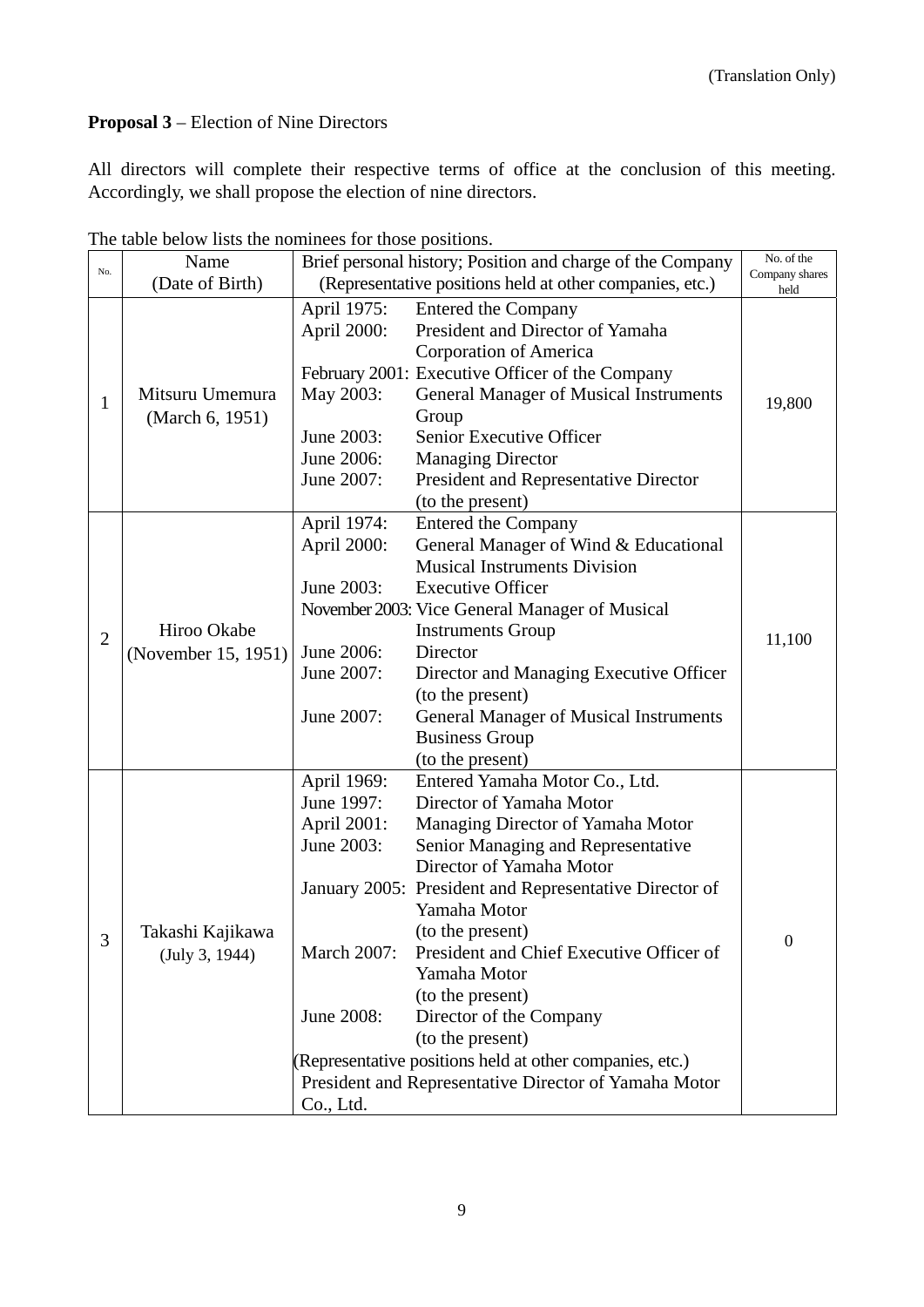|                         | Name                  |                     | Brief personal history; Position and charge of the Company                         | No. of the             |
|-------------------------|-----------------------|---------------------|------------------------------------------------------------------------------------|------------------------|
|                         | (Date of Birth)       |                     | (Representative positions held at other companies, etc.)                           | Company shares<br>held |
|                         |                       | April 1978:         | <b>Entered the Company</b>                                                         |                        |
| No.<br>4<br>5<br>6<br>7 |                       | June 2004:          | <b>Executive Officer</b>                                                           |                        |
|                         |                       | June 2004:          | <b>General Manager of Production</b>                                               |                        |
|                         |                       |                     | <b>Technology Head Office</b>                                                      |                        |
|                         |                       | June 2005:          | Director                                                                           |                        |
|                         | Yasushi Yahata        | June 2007:          | Director and Executive Officer                                                     | 7,300                  |
|                         | (March 16, 1954)      |                     | (to the present)                                                                   |                        |
|                         |                       | April 2009:         | General Manager of Productive                                                      |                        |
|                         |                       |                     | <b>Technology Business Group, Process</b>                                          |                        |
|                         |                       |                     | Management Group, Officer in charge of                                             |                        |
|                         |                       |                     | Golf HS Division (to the present)                                                  |                        |
|                         |                       | April 1974:         | <b>Entered the Company</b>                                                         |                        |
|                         |                       | <b>August 1999:</b> | President and Director of Yamaha Europe                                            |                        |
|                         |                       |                     | GmbH                                                                               |                        |
|                         |                       |                     | February 2001: Executive Officer of the Company                                    |                        |
|                         |                       | May 2006:           | <b>General Manager of Corporate Planning</b>                                       |                        |
|                         | Motoki Takahashi      |                     | Division                                                                           | 5,400                  |
|                         | (December 4, 1951)    | June 2007:          | Director and Executive Officer of the                                              |                        |
|                         |                       |                     | Company                                                                            |                        |
|                         |                       |                     | (to the present)                                                                   |                        |
|                         |                       | April 2009:         | <b>General Manager of Corporate Planning</b>                                       |                        |
|                         |                       |                     | Group                                                                              |                        |
|                         |                       |                     | (to the present)                                                                   |                        |
|                         |                       | April 1975:         | <b>Entered the Company</b>                                                         |                        |
|                         |                       | <b>March 2002:</b>  | General Manager of Purchasing &                                                    |                        |
|                         |                       |                     | <b>Logistics Division</b>                                                          |                        |
|                         |                       | June 2005:          | <b>Executive Officer</b>                                                           |                        |
|                         | <b>Tsutomu Sasaki</b> | April 2008:         | <b>General Manager of General</b>                                                  |                        |
|                         |                       |                     | <b>Administration Division</b>                                                     | 6,100                  |
|                         | (December 17, 1952)   | June 2008:          | Director and Executive Officer                                                     |                        |
|                         |                       |                     | (to the present)                                                                   |                        |
|                         |                       | April 2009:         | Deputy General Manager of Finance and                                              |                        |
|                         |                       |                     | Administrative Group, General Manager of<br><b>General Administration Division</b> |                        |
|                         |                       |                     | (to the present)                                                                   |                        |
|                         |                       | April 1978:         | <b>Entered the Company</b>                                                         |                        |
|                         |                       | April 2007:         | General Manager of AV Products Division                                            |                        |
|                         |                       | June 2008:          | <b>Executive Officer</b>                                                           |                        |
|                         | Masao Kondo           |                     | (to the present)                                                                   |                        |
|                         | (October 25, 1954)    | April 2009:         | General Manager of Sound and IT                                                    | 4,700                  |
|                         |                       |                     | Business Group, General Manager of AV                                              |                        |
|                         |                       |                     | <b>Products Division</b>                                                           |                        |
|                         |                       |                     | (to the present)                                                                   |                        |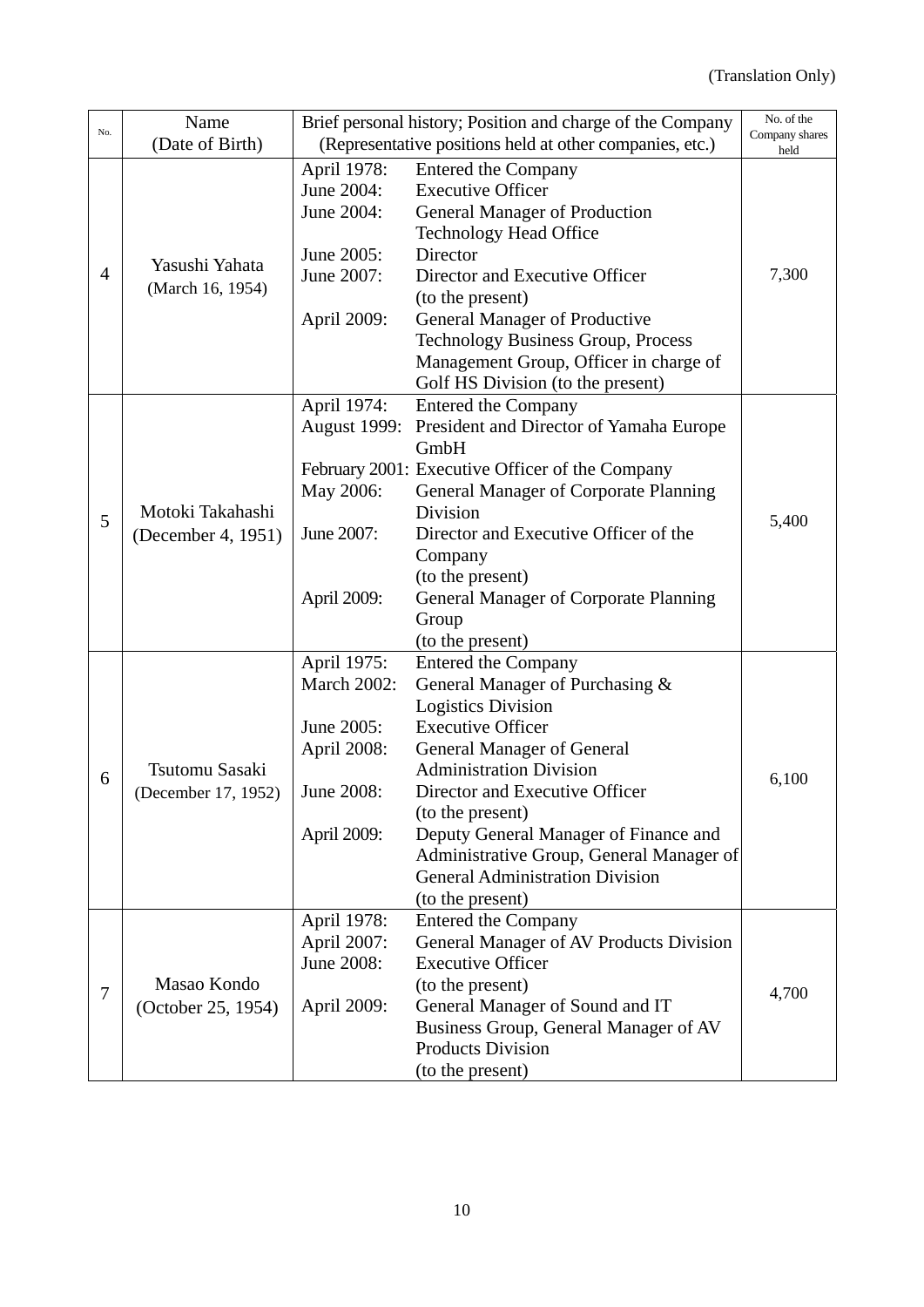| No. | Name                            | Brief personal history; Position and charge of the Company |                                                          | No. of the             |
|-----|---------------------------------|------------------------------------------------------------|----------------------------------------------------------|------------------------|
|     | (Date of Birth)                 |                                                            | (Representative positions held at other companies, etc.) | Company shares<br>held |
|     |                                 | April 1980:                                                | <b>Entered the Company</b>                               |                        |
|     |                                 | May 2003:                                                  | President and Director of Yamaha                         |                        |
|     |                                 |                                                            | Corporation of America                                   |                        |
|     |                                 | June 2006:                                                 | Executive Officer of the Company                         |                        |
|     |                                 |                                                            | (to the present)                                         |                        |
|     | Yoshihiro Doi                   | April 2009:                                                | <b>General Manager of Musical Instruments</b>            |                        |
| 8   |                                 |                                                            | and AV Products Marketing Group,                         | 2,000                  |
|     | (April 15, 1955)                |                                                            | General Manager of Domestic Sales &                      |                        |
|     |                                 |                                                            | <b>Marketing Division</b>                                |                        |
|     |                                 |                                                            | (to the present)                                         |                        |
|     |                                 | (Representative positions held at other companies, etc.)   |                                                          |                        |
|     |                                 |                                                            | President and Representative Director of Yamaha Credit   |                        |
|     |                                 | Corporation                                                |                                                          |                        |
|     |                                 | April 1981:                                                | <b>Entered the Company</b>                               |                        |
|     | Takuya Nakata<br>(June 8, 1958) |                                                            | October 2005: General Manager of Pro Audio & Digital     |                        |
|     |                                 |                                                            | <b>Musical Instruments Division</b>                      |                        |
|     |                                 |                                                            | (to the present)                                         |                        |
|     |                                 | June 2006:                                                 | <b>Executive Officer</b>                                 |                        |
| 9   |                                 |                                                            | (to the present)                                         | 5,000                  |
|     |                                 | (Representative positions held at other companies, etc.)   |                                                          |                        |
|     |                                 | Chairman and Director of Tianjin Yamaha Electronic         |                                                          |                        |
|     |                                 | Musical Instruments, Inc.                                  |                                                          |                        |
|     |                                 |                                                            | President and Director of Yamaha Music Interactive       |                        |
|     |                                 | Corporation                                                |                                                          |                        |

Notes:

- 1 The nominees for directors who have special interests in the Company are as follows:
	- 1) Takashi Kajikawa

Takashi Kajikawa doubles as President and Representative Director of Yamaha Motor Co., Ltd., with which the Company conducts transactions for the sale and purchase of products and goods. In addition, our wholly owned subsidiaries compete with Yamaha Motor Co., Ltd. in the industrial robot business.

2) Takuya Nakata

Takuya Nakata doubles as Chairman and Director of Tianjin Yamaha Electronic Musical Instruments, Inc., with which the Company conducts transactions for the sale and purchase of products and goods.

- 2. Takashi Kajikawa is the nominee for outside director.
- 3. Following are the special notes concerning the nominee for outside director.

Takashi Kajikawa

- 1) We anticipate that he will make use of his long experience as a corporate manager and give advice to the management of the Company. Therefore, we will propose that he be elected as an outside director.
- 2) He is the president and representative director of Yamaha Motor Co., Ltd., a former affiliate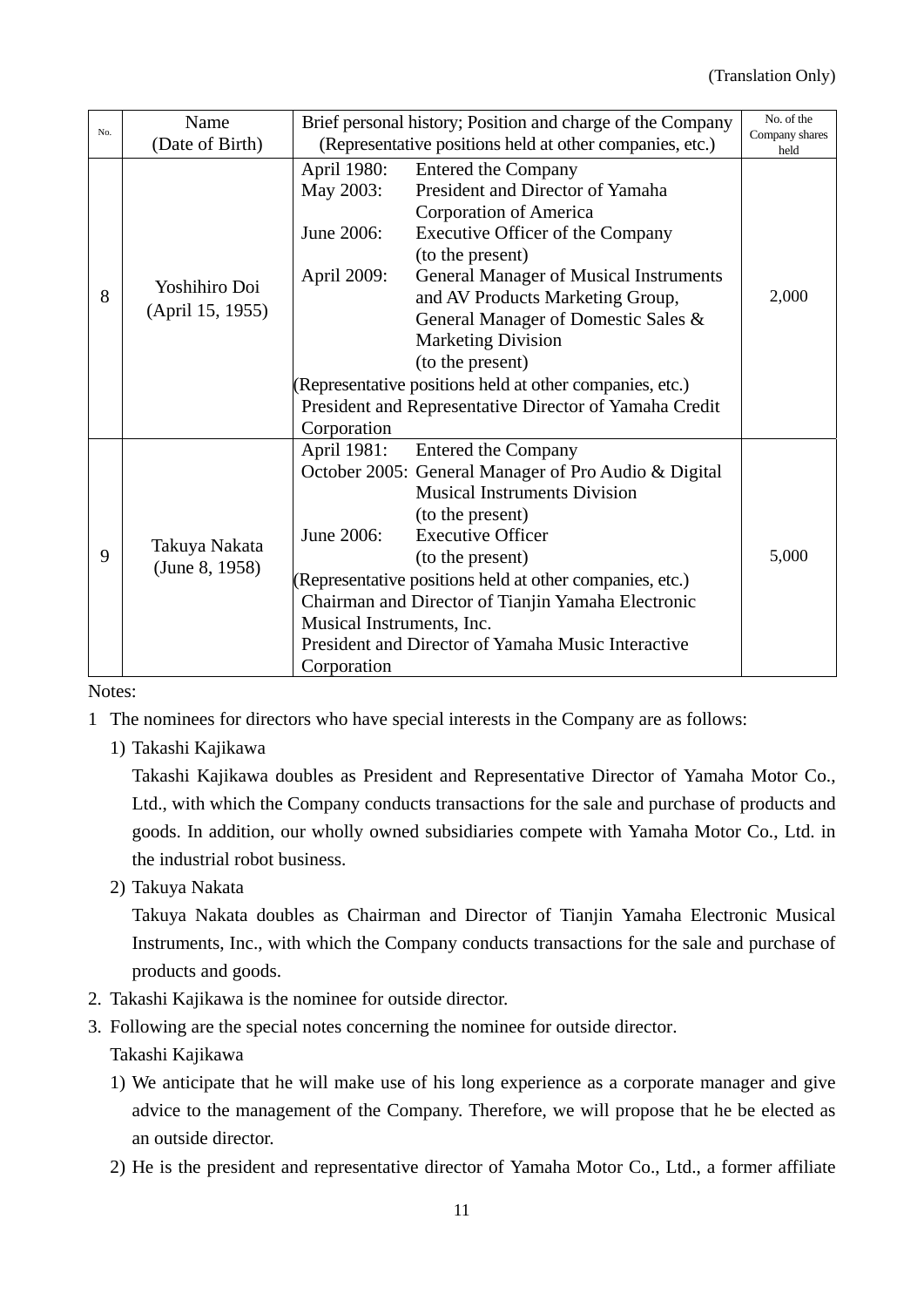of the Company, where he has been an executive of business operations in the past five years.

- 3) Yamaha Motor Co., Ltd., where he serves as the president and representative director, was subject to a summary indictment for violating the Japanese Foreign Exchange and Foreign Trade Law and received a summary order in March 2007. Yamaha Motor Co., Ltd. was also subject to an administrative sanction from the Ministry of Economy, Trade and Industry in May 2007.
- 4) His term of office as an outside director of the Company will be one year at the conclusion of this Ordinary General Shareholders' Meeting.
- 5) He entered into an agreement with the Company to limit the liability for damage stipulated in Article 423, Paragraph 1 of the Corporate Law. The maximum amount of liability under the agreement is the minimum amount stipulated in laws and regulations.
- 4. The asterisks (\*) indicate new nominees for directors.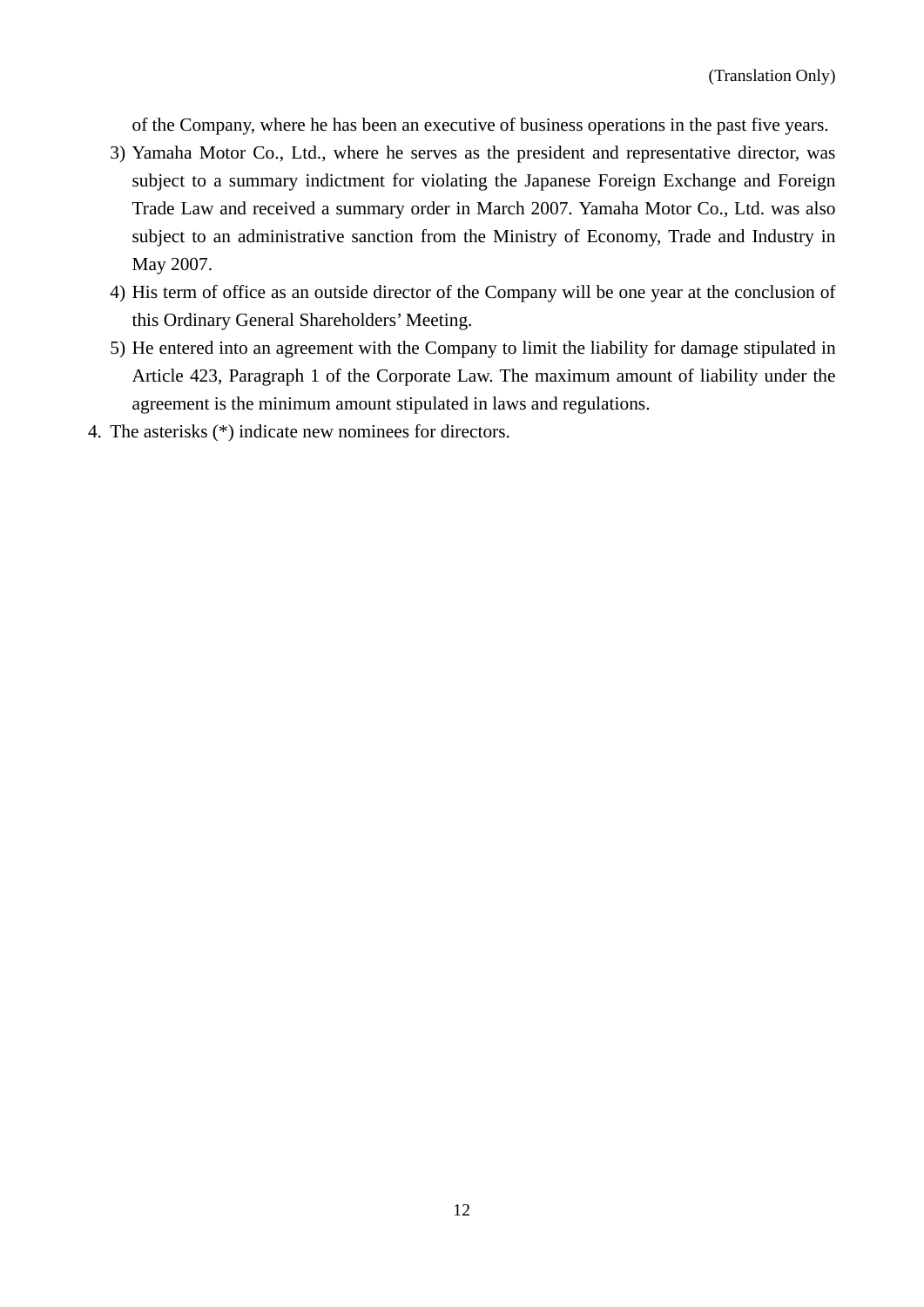# **Proposal 4** – Election of One Corporate Auditor

In order to reinforce the audit function by adding an outside corporate auditor, we will propose the election of one corporate auditor.

This Proposal was agreed upon in advance by the Board of Corporate Auditors.

| The table below indicates the homined for that position. |                                                            |                                          |                        |
|----------------------------------------------------------|------------------------------------------------------------|------------------------------------------|------------------------|
| Name                                                     | Brief personal history; Position and charge of the Company |                                          | No. of the             |
| (Date of Birth)                                          | (Representative positions held at other companies, etc.)   |                                          | Company shares<br>held |
|                                                          | September 1983: Entered Arthur Andersen CPA firm           |                                          |                        |
|                                                          | <b>March 1987:</b>                                         | Registered as a Certified Public         |                        |
|                                                          |                                                            | Accountant                               |                        |
| Haruo Kitamura                                           | <b>August 2002:</b>                                        | Established Kitamura CPA office          | $\Omega$               |
| (August 21, 1958)                                        |                                                            | (to the present)                         |                        |
|                                                          | June 2004:                                                 | <b>Outside Corporate Auditor of ROHM</b> |                        |
|                                                          |                                                            | Co., Ltd.                                |                        |
|                                                          |                                                            | (to the present)                         |                        |

The table below indicates the nominee for that position.

Notes:

- 1 The nominee for corporate auditor has no special interests in the Company.
- 2. Haruo Kitamura is the nominee for outside corporate auditor.
- 3. Following are the special notes concerning the nominee for outside corporate auditor. Haruo Kitamura
	- 1) He has never been involved in corporate management in any capacity other than as an outside director or outside corporate auditor. We anticipate, however, that he will make use of his long experience and expertise as a certified public accountant, for the auditing of the management of the Company. Therefore, we will propose that he be elected as an outside director.
	- 2) If Mr. Kitamura is elected as outside corporate auditor, the Company will enter into an agreement with him to limit the liability for damage stipulated in Article 423, Paragraph 1 of the Corporate Law. As a result, the maximum amount of liability under the agreement will be the minimum amount stipulated in laws and regulations.